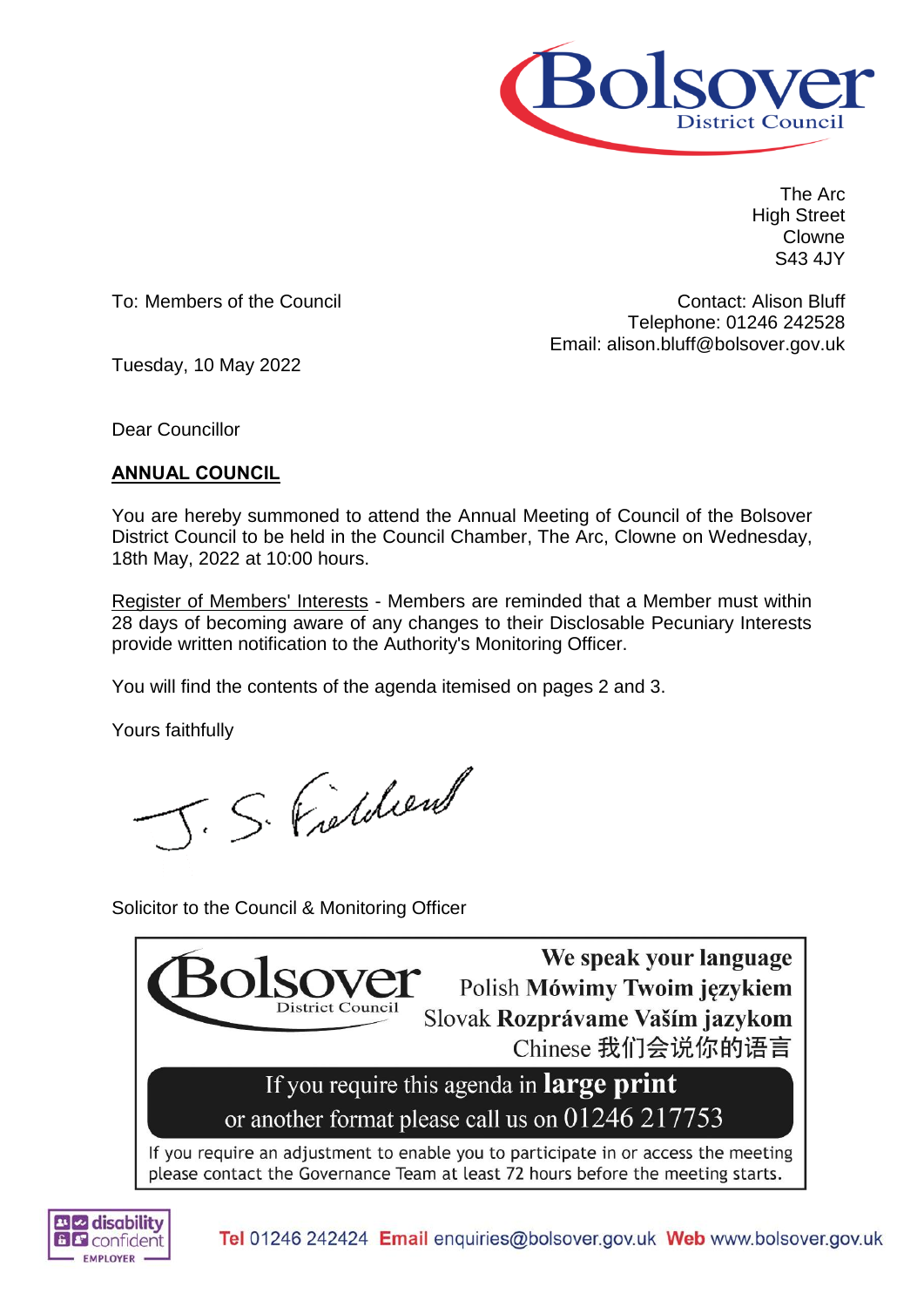## **ANNUAL COUNCIL**

## **AGENDA**

# *Wednesday, 18th May, 2022 at 10:00 hours taking place in the Council Chamber, The Arc, Clowne*

## **Item No. Page**

**No.(s)**

# **1. Election of Chair of the Council for the 2022/23 Municipal Year**

The Chair will make the Declaration of Acceptance of Office.

### **2. Appointment of Vice Chair of the Council for the 2022/23 Municipal Year**

The Vice-Chair will make the Declaration of Acceptance of Office.

## **3. Apologies for Absence**

### **4. Declarations of Interest**

Members should declare the existence and nature of any Disclosable Pecuniary Interest and Non Statutory Interest as defined by the Members' Code of Conduct in respect of:-

- a) any business on the agenda
- b) any matters arising out of the business of those items, and withdraw from the meeting at the relevant time, if appropriate.

#### **MINUTES;**

| 5.  | Minutes of a Council Meeting held on 9th March 2022                                                            | $4 - 8$   |
|-----|----------------------------------------------------------------------------------------------------------------|-----------|
| 6.  | Minutes of a Special Council Meeting held on 23rd March 2022                                                   |           |
| 7.  | Minutes of an Extraordinary Council Meeting held on 6th April<br>2022                                          | $9 - 10$  |
| 8.  | Executive 2022/23                                                                                              |           |
|     | The Leader will confirm his Executive Portfolio Members for 2022/23.                                           |           |
| 9.  | <b>Establishment of Committees and Proportionality 2022/23</b>                                                 | $11 - 17$ |
| 10. | Appointments to Established Committees and Advisory Groups<br>2022/23                                          | $18 - 25$ |
| 11. | Vice-Chairs to<br><b>Chairs</b><br><b>Nominations</b><br><b>Established</b><br>of<br>and<br>Committees 2022/23 | $26 - 27$ |